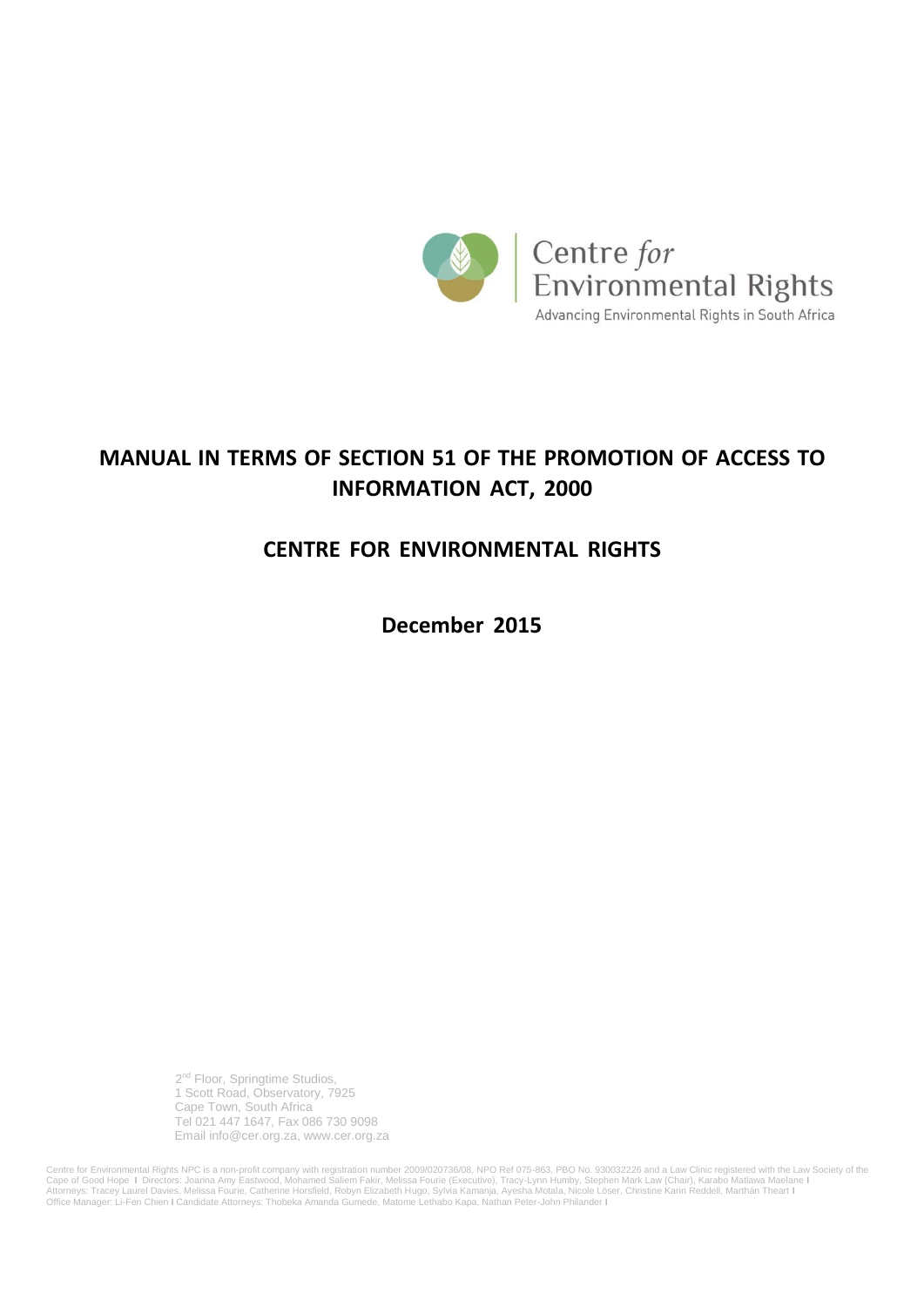# **1. Introduction**

The Centre for Environmental Rights (CER) is a non-profit organisation and law clinic based in Cape Town that helps communities to defend their Constitutional right to a healthy environment. It achieves this by advocating and litigating for transparency, accountability and compliance with environmental laws.

For more information about the CER and its programmes, see its website at: [www.cer.org.za.](http://www.cer.org.za/)

# 2. Head of the Centre for Environmental Rights (section 1 of the Promotion of Access to Information Act, **2000 (PAIA))**

For the purpose of PAIA, the head of the Centre for Environmental Rights is its Executive Director.

# **3. Contact details (section 51(1)(a) of PAIA)**

**Postal and street address**: 2<sup>nd</sup> Floor, Springtime Studios, 1 Scott Road, Observatory, Cape Town, 7925 **Phone number**: 021 447 1647 **Fax number**: 086 730 9098 **Email address of head of the Centre for Environmental Rights**: [mfourie@cer.org.za](mailto:mfourie@cer.org.za) and [info@cer.org.za.](mailto:info@cer.org.za)

### **4. Description of guide referred to in section 10 of PAIA (section 51(1)(b))**

A Guide has been compiled in terms of Section 10 of PAIA by the South African Human Rights Commission. It contains information required by a person wishing to exercise any right, contemplated by PAIA. It is available in all of the official languages.

The Guide is available for inspection, *inter alia*, at the offices of the Human Rights Commission at Braampark Forum 3, 33 Hoofd Street, Braamfontein, and on its website at: [www.sahrc.org.za.](http://www.sahrc.org.za/)

# 5. Categories of record of the Centre for Environmental Rights which are available without a person having **to request access in terms of PAIA (section 51(1)(b))**

Access to information is crucial to the exercise of environmental rights, and the CER is committed to making a wide range of information within its control easily and freely available as widely as possible. Accordingly, the CER maintains and frequently updates its website at [www.cer.org.za](http://www.cer.org.za/) and regularly provides information requested either telephonically or by email to civil society organisations, other non‐profit organisations and members of the public.

Categories of records available freely for download from the CER's website include:

- environmental legislation;
- court judgements on matters that impact on environmental law;
- parliamentary replies;
- key government reports on matters that impact on environmental law;
- key speeches given by members of the executive and/or government departments;
- key correspondence on environmental law matters, unless protected by attorney-client confidentiality;
- media releases issued by the CER; and
- the CER's Memorandum of Incorporation and all available Annual Reports.

The CER has submitted no request to the Minister in accordance with section 52(2) of PAIA.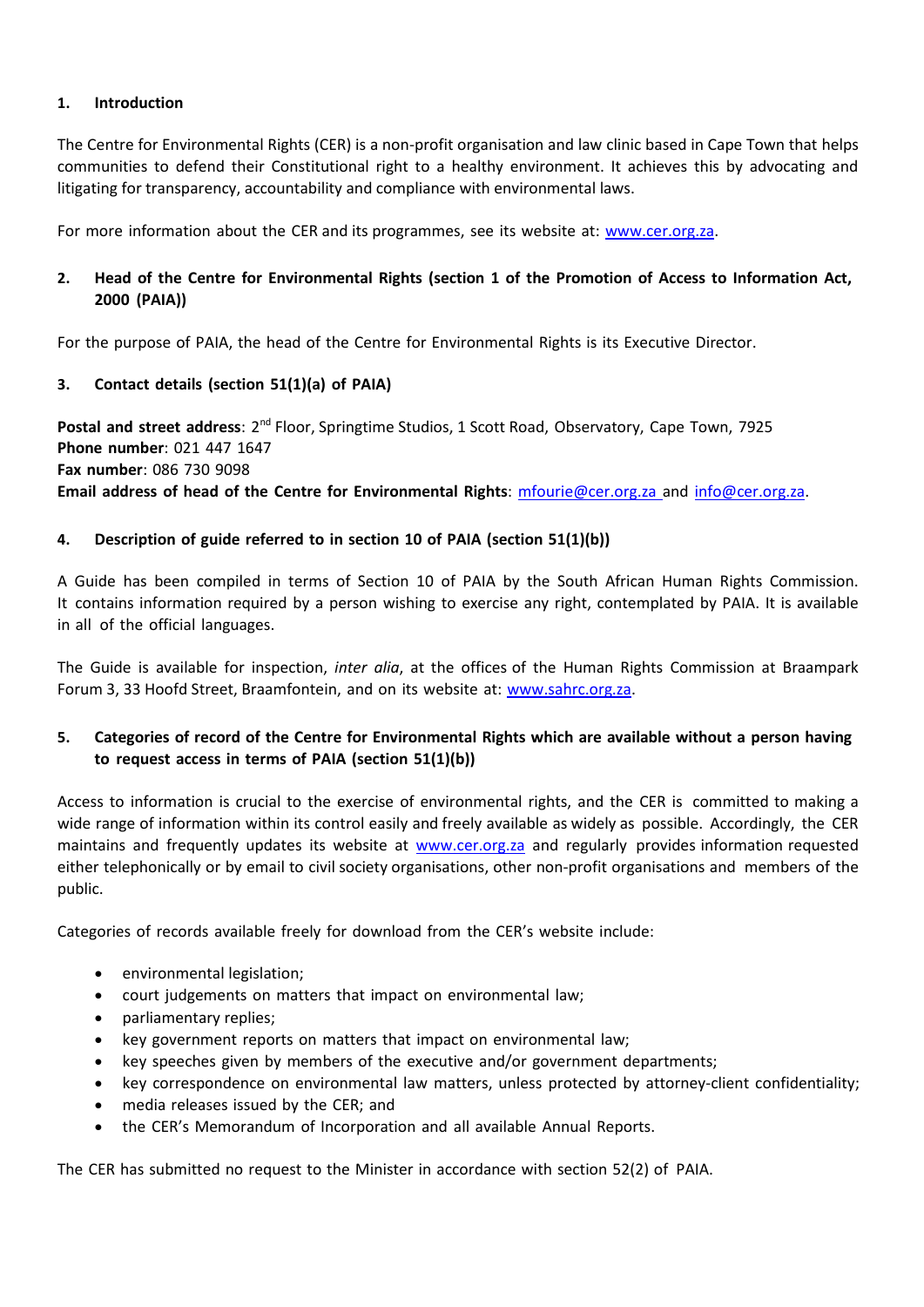# **6. A description of the records of the Centre for Environmental Rights which are available in accordance with any other legislation (section 51(1)(d) and (e))**

The CER compiles, keeps and, where required, submits certain documents in compliance with national legislation. These documents can be categorised into the following subjects and categories:

- **constitutional documents**: the CER's Memorandum of Incorporation (see paragraph 5 above) and certificate of incorporation;
- **corporate governance documents**: records relating to the appointment of directors/auditors/secretary/public officer and other officers, board resolutions and minutes of meetings of the board of directors;
- **financial records**: financial records compiled and retained in accordance with applicable legislation, including expense vouchers and invoices, monthly bank statements, monthly management accounts and annual audited financial statements;
- **tax records**: records kept and returns submitted in accordance with income and other tax legislation;
- **employment records**: employment contracts, performance assessment records, leave records, salary records, disciplinary records, unemployment insurance and workmen's compensation records.

The CER also compiles and keeps other documents without any statutory obligation, including funding and operational contracts.

In addition to the documents referred to above, as a law clinic accredited by the Law Society of the Cape of Good Hope, the CER provides legal representation to clients. As such, some documents compiled and retained by the CER are protected by attorney‐client privilege.

Some of the documents listed above may be available to appropriate requesters under PAIA in appropriate circumstances.

# **7. How to request access to information held by the Centre for Environmental Rights (section 51(1)(e) of PAIA)**

# **7.1. Form of Request**

The requester must complete Form C (attached) and submit this form together with a request fee, to the CER's Executive Director.

The form must be submitted to the CER's Executive Director at her address, fax number, or electronic mail address (see paragraph 3 above).

The form must:

- provide sufficient particulars to enable the CER's Executive Director to identify the record/s requested and to identify the requester;
- indicate which form of access is required;
- specify a postal address, fax number and/or email address of the requester in the Republic of South Africa;
- identify the right that the requester is seeking to exercise or protect, and provide an explanation of why the requested record is required for the exercise or protection of that right;
- if in addition to a written reply, the requester wishes to be informed of the decision on the request in any other manner, to state that manner and the necessary particulars to be informed in the other manner;
- if the request is made on behalf of another person, to submit proof of the capacity in which the requester is making the request, to the reasonable satisfaction of the CER's Executive Director.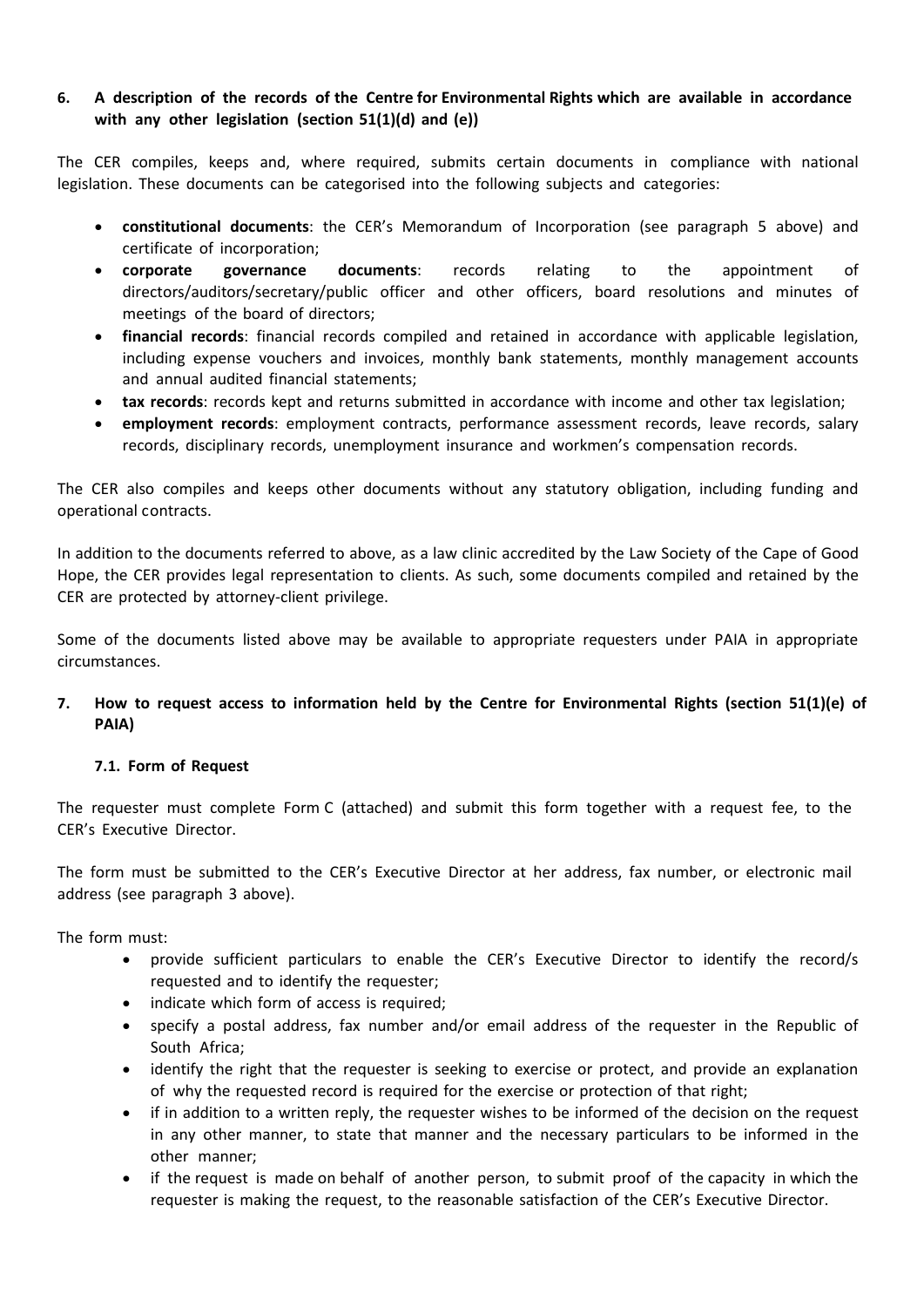- 7.2.1. The fee that the requester must pay to a private body is R50. The requester may lodge an internal appeal or an application to the court against the tender or payment of the request fee.
	- 7.2.2. The CER's Executive Director will then make a decision on the request and notify the requester in the required form. If the request is granted then a further access fee must be paid for the search, reproduction, preparation and for any time that has exceeded the prescribed hours to search and prepare the record for disclosure.
	- 7.2.3. The fee structure can be accessed at <http://www.sahrc.org.za/home/21/files/FEES.pdf>
	- 7.2.4. The fees for reproduction are as follows:
		- 7.2.4.1. For every photocopy of an A4‐size page or part thereof: R1,10
		- 7.2.4.2. For every printed copy of an A4‐size page or part thereof held on a computer or in electronic or machine‐readable form: R0,75
		- 7.2.4.3. For a copy in a computer-readable form on  $-$ 
			- 7.2.4.3.1. stiffy disc: R7,50
				- 7.2.4.3.2. compact disc: R70,00
		- 7.2.4.4. a transcription of visual images 7.2.4.4.1. for an A4‐size page or part thereof: R40,00
			- 7.2.4.4.2. for a copy of visual images: R60,00
		- 7.2.4.5. For a transcription of an audio record 7.2.4.5.1. for an A4‐size page or part thereof: R20,00
			- 7.2.4.5.2. for a copy of an audio record: R30,00
	- 7.2.5. The request fee payable by a requester, other than a personal requester, referred to in regulation 11(2) is R50,00.
	- 7.2.6. For purposes of section 54(2) of the Act, the following applies:
		- 7.2.6.1. six hours as the hours to be exceeded before a deposit is payable; and
		- 7.2.6.2. one third of the access fee is payable as a deposit by the requester.
	- 7.2.7. The actual postage is payable when a copy of a record must be posted to a requester.

#### **8. Application to court**

A requestor is entitled to make application to court in terms of section 78 of PAIA against a refusal of a request within 180 days from the refusal. The rules for application to court can be found on the CER's website at [http://cer.org.za/wp-content/uploads/2010/03/Rules-of-Procedure-24130\\_reg\\_965.pdf.](http://cer.org.za/wp-content/uploads/2010/03/Rules-of-Procedure-24130_reg_965.pdf)

**Executive Director Centre for Environmental Rights**

### **7.2. Fees**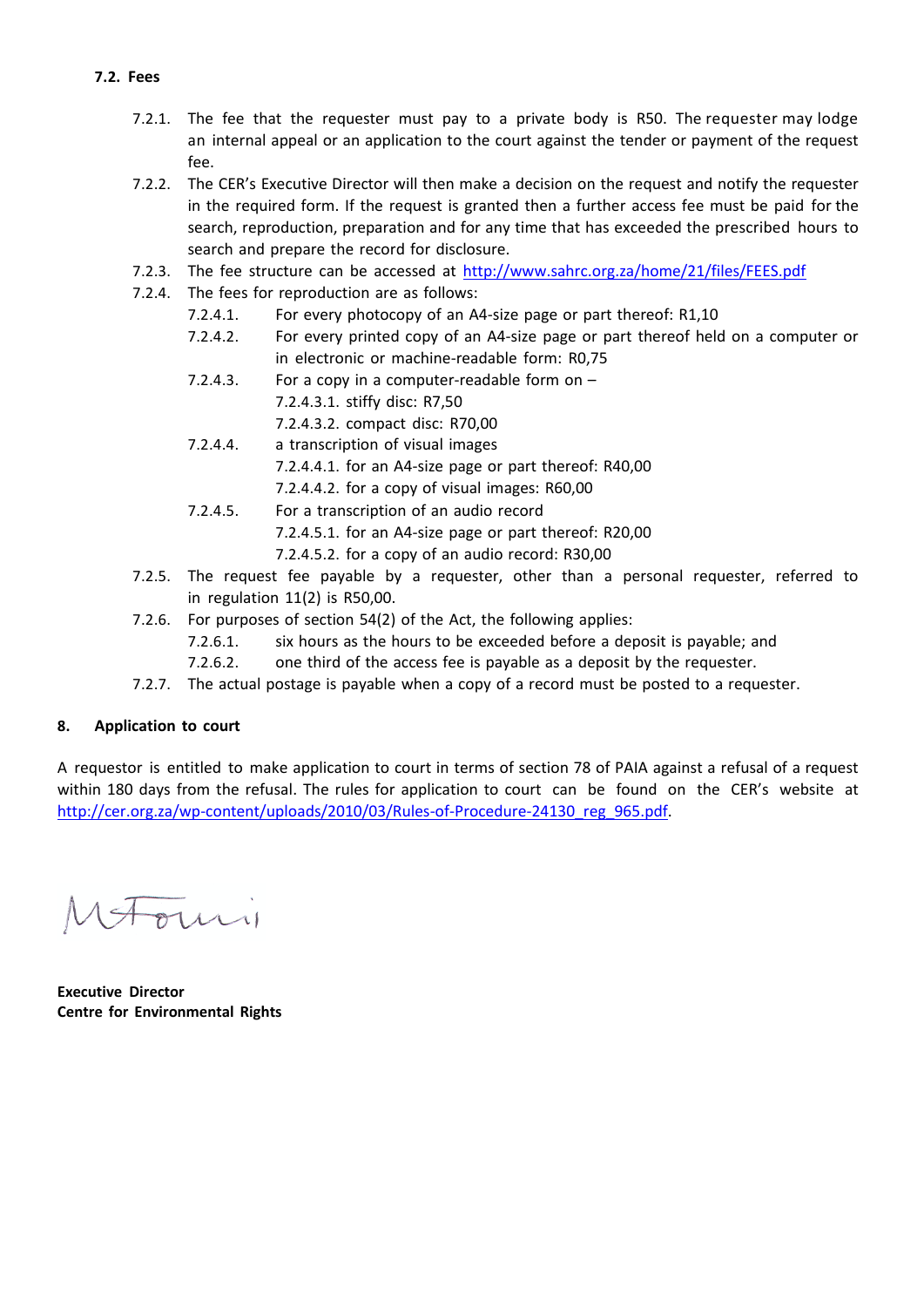#### **FORM C**

#### **REQUEST FOR ACCESS TO RECORD OF PRIVATE BODY**

(Section 53 (1) of the Promotion of Access to Information Act, 2000 (Act No. 2 of 2000))

#### **[Regulation 10]**

#### A. **Particulars of private body**

The Executive Director Centre for Environmental Rights 2 nd Floor, Springtime Studios, 1 Scott Road, Observatory, Cape Town, 7925 [mfourie@cer.org.za](mailto:mfourie@cer.org.za) and [info@cer.org.za](mailto:info@cer.org.za) Tel 021 447 1647 Fax 086 730 9098

#### B. **Particulars of person requesting access to the record**

*(a) The particulars of the person who requests access to the record must be recorded below. (b) Furnish an address and/or fax number in the Republic to which information must be sent.* (c) *Proof of the capacity in which the request is made, if applicable, must be attached.*

Full names and surname: Identity number: Postal address:

Fax number: Phone number: E-mail address:

Capacity in which request is made, when made on behalf of another person:

#### C. **Particulars of person on whose behalf request is made**

*This section must be completed only if a request for information is made on behalf of another person.*

Full names and surname: Identity number: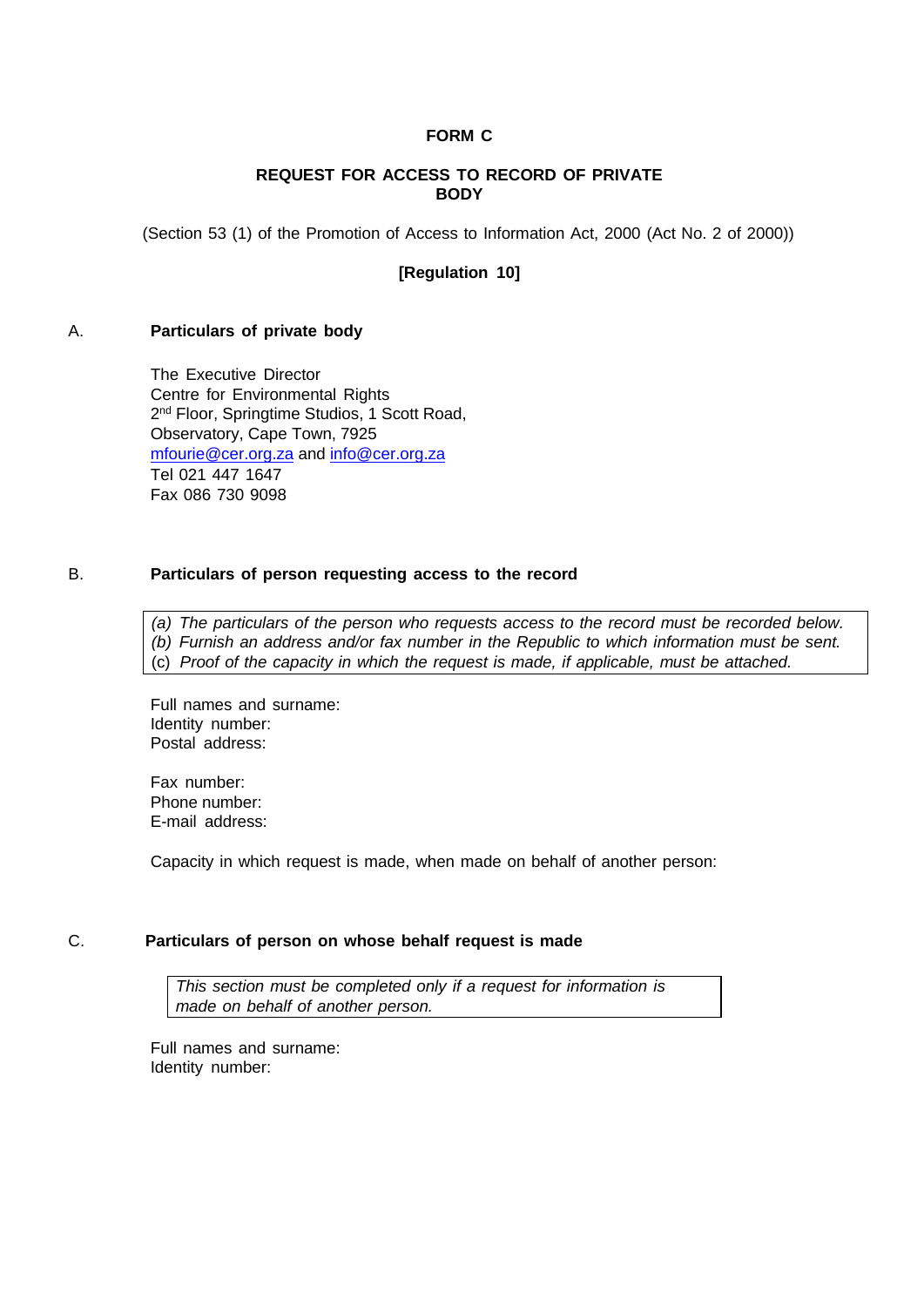# D. **Particulars of record**

*(a) Provide full particulars of the record to which access is requested, including the reference number if that is known to you, to enable the record to be located. (b) If the provided space is inadequate please continue on a separate folio and attach it to this form. The requester must sign all the additional folios.*

- 1. Description of record or relevant part of the record:
- 2. Reference number, if available:
- 3. Any further particulars of record:

# E. **Fees**

*(a) (b) (c) (d) A request for access to a record, other than a record containing personal information about yourself, will be processed only after a request fee has been paid. You will be notified of the amount required to be paid as the request fee. The fee payable for access to a record depends on the form in which access is required and the reasonable time required to search for and prepare a record. If you qualify for exemption of the payment of any fee, please state the reason thereof.*

Reason for exemption from payment of fees: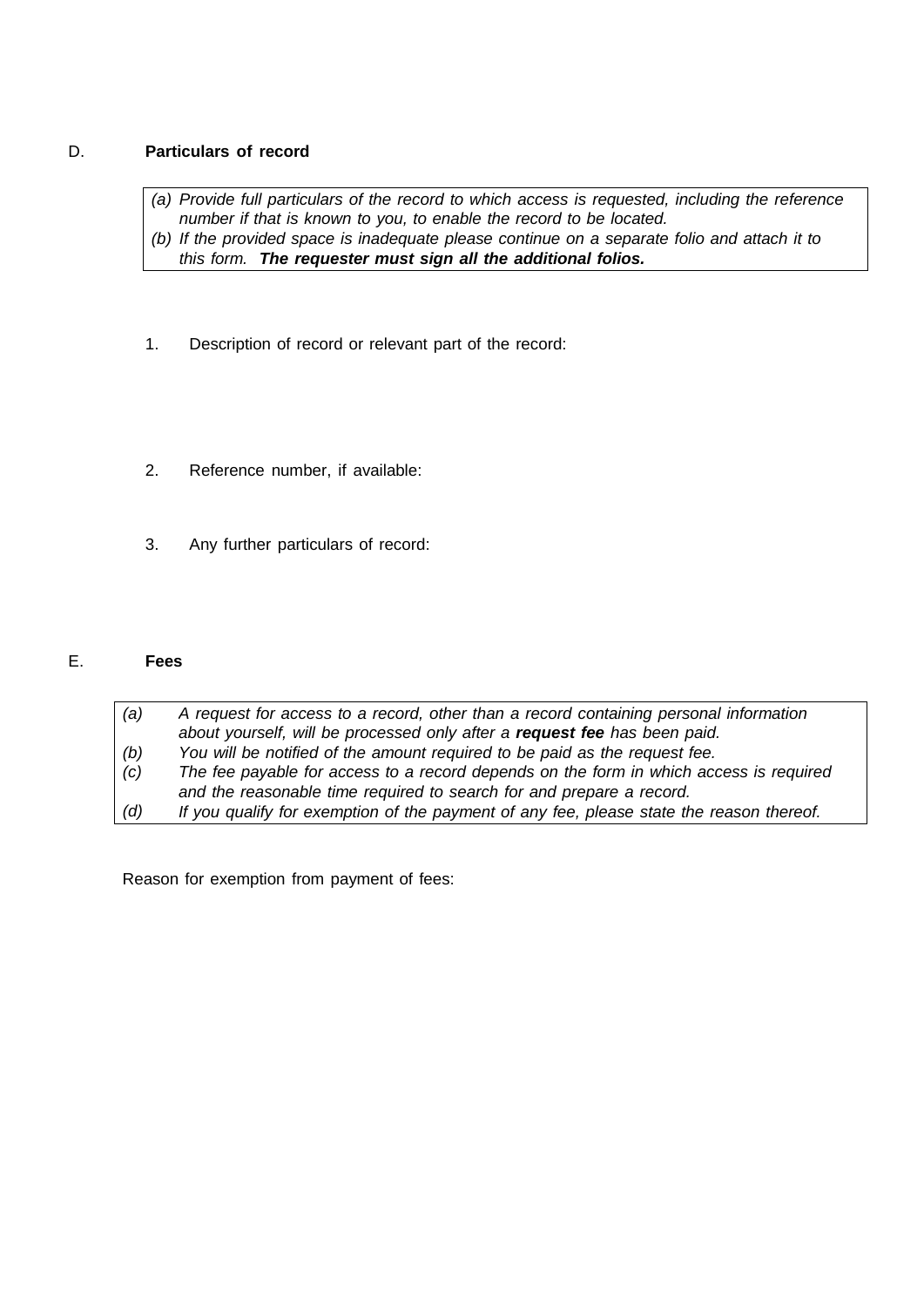# F. **Form of access to record**

*If you are prevented by a disability to read, view or listen to the record in the form of access*

*provided for in 1 to 4 hereunder, state your disability and indicate in which form the record is required.*

Disability:  $\vert$  Form in which record is required: *Mark the appropriate box with an "X". NOTES:*

- *(a) Your indication as to the required form of access depends on the form in which the record is available.*
- (b) *Access in the form requested may be refused in certain circumstances. In such a case you will be informed if access will be granted in another form.*
- (c) *The fee payable for access to the record, if any, will be determined partly by the form in which access is requested.*

| 1. If the record is in written or printed form-                                             |                               |
|---------------------------------------------------------------------------------------------|-------------------------------|
| Inspection of record                                                                        |                               |
|                                                                                             |                               |
|                                                                                             |                               |
| 2. If record consists of visual images-                                                     |                               |
| (this includes photographs, slides, video recordings, computer-generated                    |                               |
|                                                                                             |                               |
|                                                                                             |                               |
| copy of the                                                                                 | transcription of the          |
| images*                                                                                     | images*                       |
|                                                                                             |                               |
| 3. If record consists of recorded words or information which can be                         |                               |
| reproduced in sound-                                                                        |                               |
| transcription of soundtrack*                                                                |                               |
|                                                                                             |                               |
|                                                                                             |                               |
| 4. If record is held on computer or in an electronic or machine - readable form-            |                               |
|                                                                                             | copy in                       |
| Printed copy of                                                                             | computer                      |
| derived from the                                                                            | readable form*                |
| record <sup>*</sup>                                                                         | (stiffy or                    |
|                                                                                             | compact disc)                 |
| * If you requested a copy or transcription of a record (above), do you<br>YES.<br><b>NO</b> |                               |
| wish the copy or transcription to be posted to you?                                         |                               |
|                                                                                             |                               |
| A postal fee is payable.                                                                    |                               |
| Note that if the record is not available in the language you prefer, access may be          |                               |
| granted in the language in which the record is available.                                   |                               |
| In which language would you prefer the record?                                              |                               |
|                                                                                             | (written or printed document) |